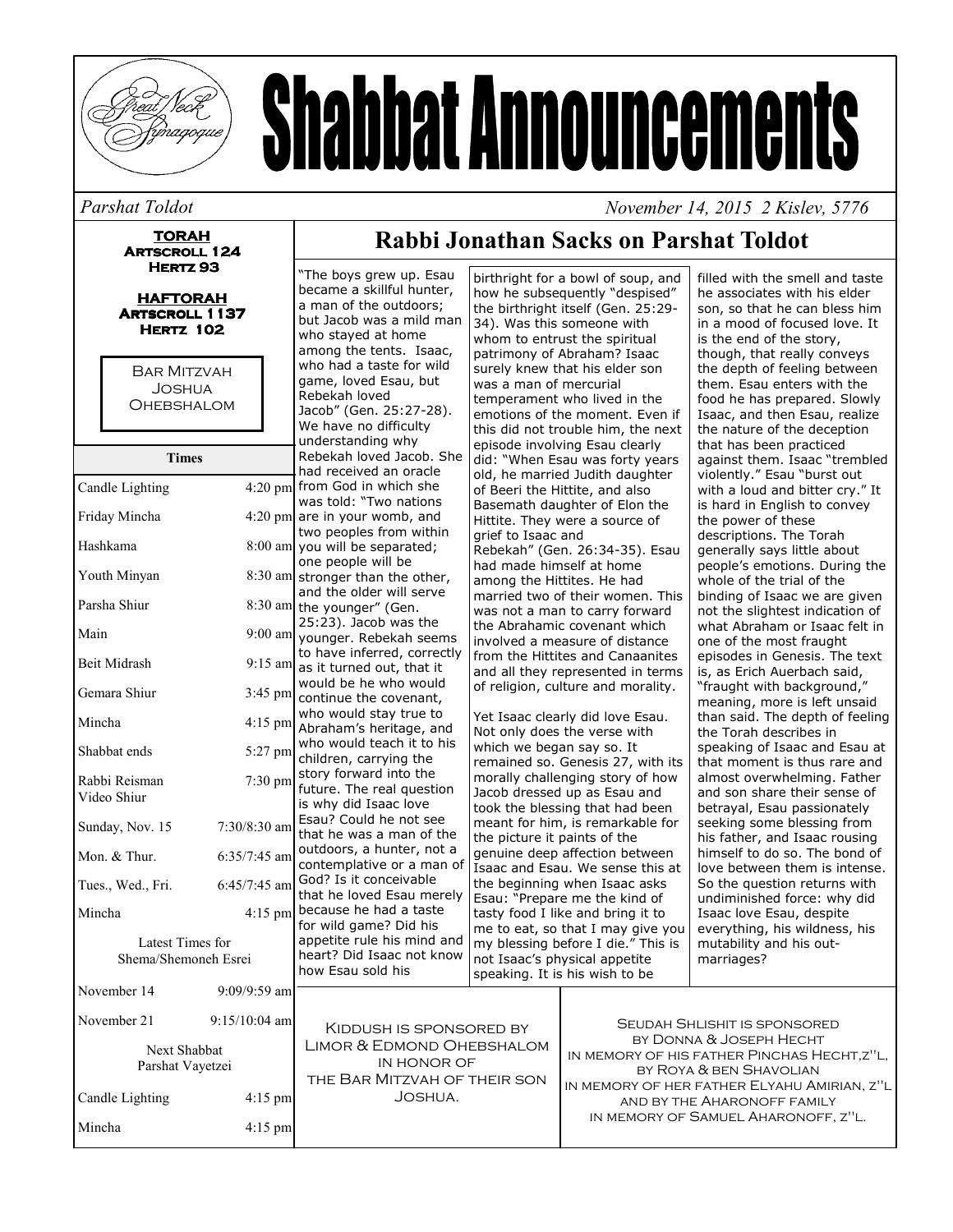#### 26 Old Mill Road, Great Neck, NY 11023 (516) 487-6100

The sages gave an explanation. They interpreted the phrase "skillful hunter" as meaning that Esau trapped and deceived Isaac. He pretended to be more religious than he was. There is, though, a quite different explanation, closer to the plain sense of the text, and very moving. Isaac loved Esau because Esau was his son, and that is what fathers do. They love their children unconditionally. That does not mean that Isaac could not see the faults in Esau's character. It does not imply that he thought Esau the right person to continue the covenant. Nor does it mean he was not pained when Esau married Hittite women. The text explicitly says he was. But it does mean that Isaac knew that a father must love his son because he is his son. That is not incompatible with being critical of what he does. But a father does not disown his child, even when he disappoints his expectations. Isaac was teaching us a fundamental lesson in parenthood. Why Isaac? Because he knew that Abraham had sent his son Ishmael away. He may have known how much that pained Abraham and injured Ishmael. There is a remarkable series of midrashim that suggest that Abraham visited Ishmael even after he sent him away, and others that say it was Isaac who effected the reconciliation. He was determined not to inflict the same fate on Esau. Likewise he knew to the very depths of his being the psychological cost on both his father and himself of the trial of the binding. At the beginning of the chapter of Jacob, Esau and the blessing the Torah tells us that Isaac was blind. There is a midrash that suggests that it was tears shed by the angels as they watched Abraham bind his son and lift the knife that fell into Isaac's eyes, causing him to go blind in his old age. The trial was surely necessary, otherwise God would not have commanded it. But it left wounds, psychological scars, and it left Isaac determined not to have to sacrifice Esau, his own child. In some way, then, Isaac's unconditional love of Esau was a tikkun for the rupture in the father-son relationship brought about by the binding. Thus, though Esau's path was not that of the covenant, Isaac's gift of paternal love helped prepare the way for the next generation, in which all of Jacob's children remained within the fold



**GNS Yoetzet Halacha Lisa Septimus** Welcomes your questions about mikvah, observance of taharat mishpacha (halacha relating to married life) and women's health, as it connects to Jewish law. Reach out to her at: Phone: 516 415 1111 Email:gnsyoetzet@gmail.com.

All conversations and emails are kept confidential.



**Great Neck Synagogue** 26 Old Mill Road, Great Neck, NY 11023 516-487-6100

Rabbi Dale Polakoff, Rabbi Rabbi Ian Lichter, Assistant Rabbi Dr. Ephraim Wolf, z"l, Rabbi Emeritus **Zeev Kron, Cantor** Eleazer Schulman, z"l. Cantor Emeritus Rabbi Sholom Jensen, Youth Director Zehava & Dr. Michael Atlas, Youth Directors **Mark Twersky, Executive Director** Dr. James Frisch, Assistant Director Dr. Hal Chadow, President Harold Domnitch, Chairman of the Board Lisa Septimus, Yoetzet Halacha 516-415-1111 There is a fascinating argument between two mishnaic sages that has a bearing on this. There is a verse in Deuteronomy (14:1) that says, about the Jewish people, "You are children of the Lord your God." Rabbi Judah held that this applied only when Jews behaved in a way worthy of the children of God. Rabbi Meir said that it was unconditional: Whether Jews behave like God's children or they do not, they are still called the children of God. Rabbi Meir, who believed in unconditional love, acted in accordance with his view. His own teacher, Elisha ben Abuya, eventually lost his faith and became a heretic, yet Rabbi Meir continued to study with him and respect him, maintaining that at the very last moment of his life he had repented and returned to God. To take seriously the idea, central to Judaism, of Avinu Malkeinu, that our King is first and foremost our parent, is to invest our relationship with God with the most profound emotions. God wrestles with us, as does a parent with a child. We wrestle with him as a child does with his or her parents. The relationship is sometimes tense, conflictual, even painful, yet what gives it its depth is the knowledge that it is unbreakable. Whatever happens, a parent is still a parent, and a child is still a child. The bond may be deeply damaged but it is never broken beyond repair. Perhaps that is what Isaac was signaling to all generations by his continuing love for Esau, so unlike him, so different in character and destiny, yet never rejected by him - just as the midrash says that Abraham never rejected Ishmael and found ways of communicating his love. Unconditional love is not uncritical but it is unbreakable. That is how we should love our children - for it is how God loves us.

#### **IMPACT OF TEFILLAH**

...Whoever answers Kaddish with all his strength, a full heart and soul; All evil decrees against him are ripped up...Mishna Brura 56:1



Shabbat Parshat Toldot November 13 Home of the Atlas' 9 Brook Lane  $7:15$  pm **Great Food Great Friends** Great Fun!

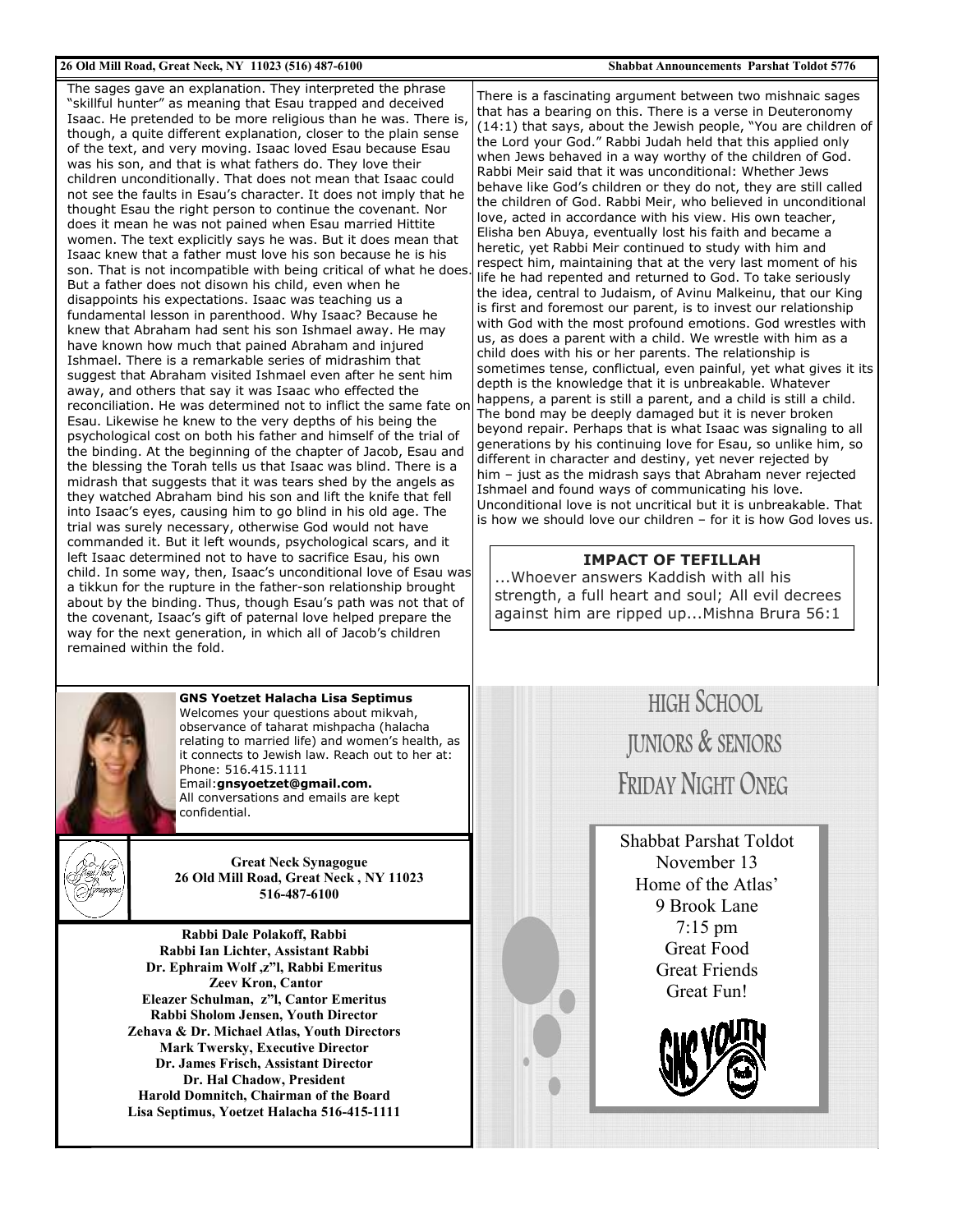